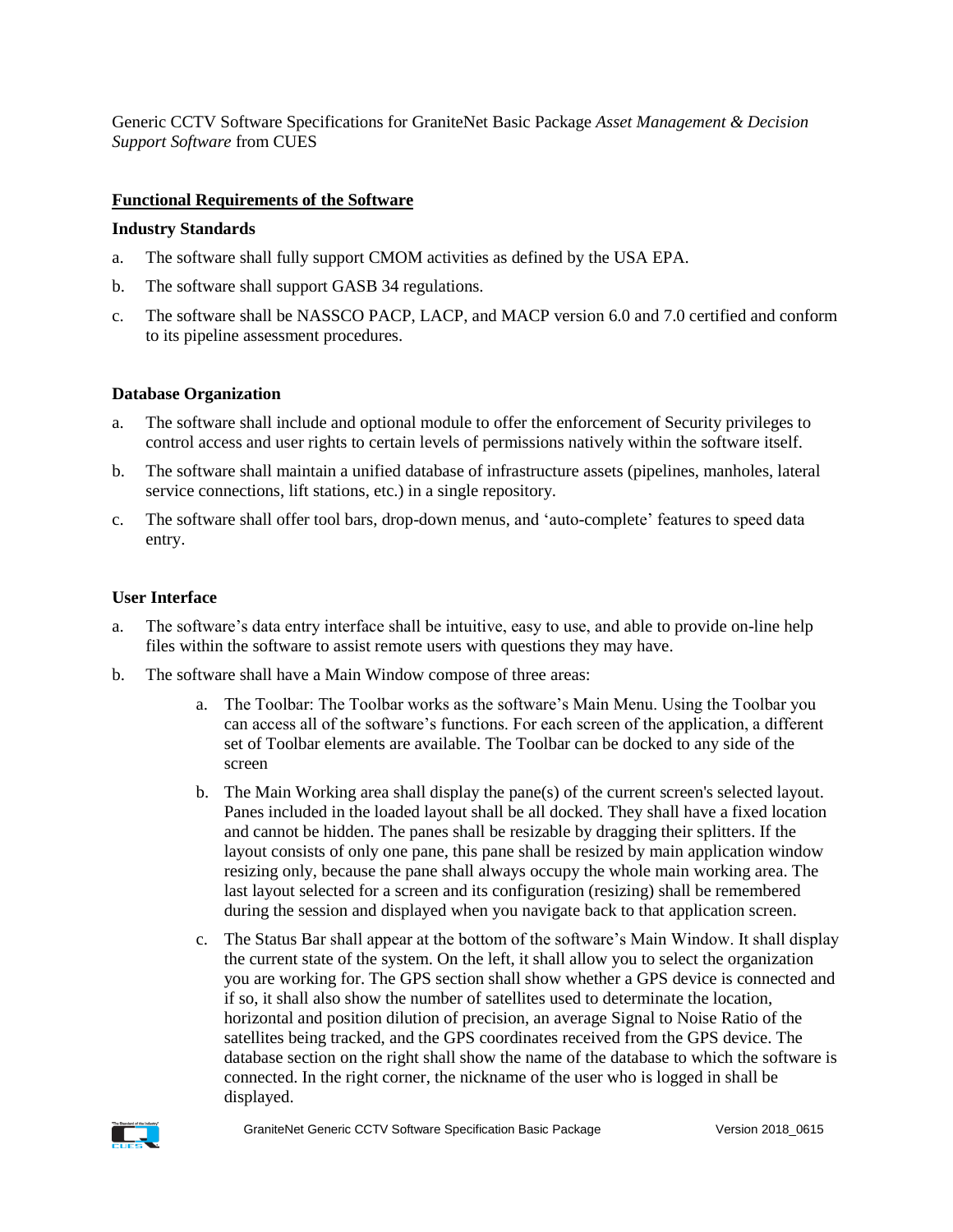- c. The panes shall be synchronized, whereby interaction with the main navigation window will determine the display of data in other associated panes.
- d. Users shall be able to burn CD/DVD's or generate reports without requiring any third party software.
- e. The software's reporting engine shall allow for the generation of batch reports based on user defined object types (mainlines, projects, etc.), objects (mainline ID's, project names, etc.), the types of reports, the destination (printer, file, email, etc.), and the format (PDF, Excel, HTML, etc.).
- f. The software shall allow the user to create "single entry" continuous defects, where the continuous defect is defined by the start distance and the length.
- g. A pipe graph shall be interactive and the pane viewable during the inspection. The pipe graph shall show service connections with a graphic indicating the location of the connection. The user shall have the ability to control the graphical representation of the observations made during the inspection by selecting any combination of the following features: Connections, Defects, Continuous, Laterals, Informational, and/or Status Bar.
- h. A zoom feature shall be available for the pipe graph that allows the user to select a portion of the pipe with a mouse and zoom to that specific portion. A grid system shall be provided to display the location of a 'zoomed' observation within 10 feet.
- i. To start an inspection, the user shall be able to select structure, nodes or manhole information already within the database. If the data is not available, the operator shall be able to enter the correct information and the information shall be retained in separate tables for future selection. A graph shall be provided for structures that allow for the direction of entry and exit and flow direction of each main and lateral.
- j. The user shall be able to display live video, playback video, and captured pictures on the screen.
- k. The software shall provide a simple way to control entry standards to define specific business logic, change labels, define field controls (optional, mandatory, disabled, read only, etc.), and define default field values and input 'masks'.
	- a. The ability to change labels shall be part of the system and shall not require third party software.
	- b. All drop down look up values shall be customizable by the end user without the use of third party programs.
	- c. The software shall allow for the addition of custom fields available in the user interface without the need of third party software.
	- d. City Administrators shall be able to set visual mandatory entry fields for both pipe information and defect entry fields and import them into this basic module.
- l. Asset details and feature changes indicated by an assessment will be managed by and "Accept" or "Reject" procedure to ensure the quality of the asset data.
- m. An Automatic Voice Over feature shall be available to read out loud and record on video the observation entries.
- n. It shall be possible to Create Custom Tasks to record multiple types of inspections or surveys.
- o. NASSCO PACP Access Point and Water Level automatic creation when starting a task.
- p. Transporter or Camera speed will be displayed on the Live Video Pane.
- q. It shall be possible to copy or "Carry Forward" the relevant information from any Task or Inspection to a new Task or Inspection to reduce effort and duplicate information entry.

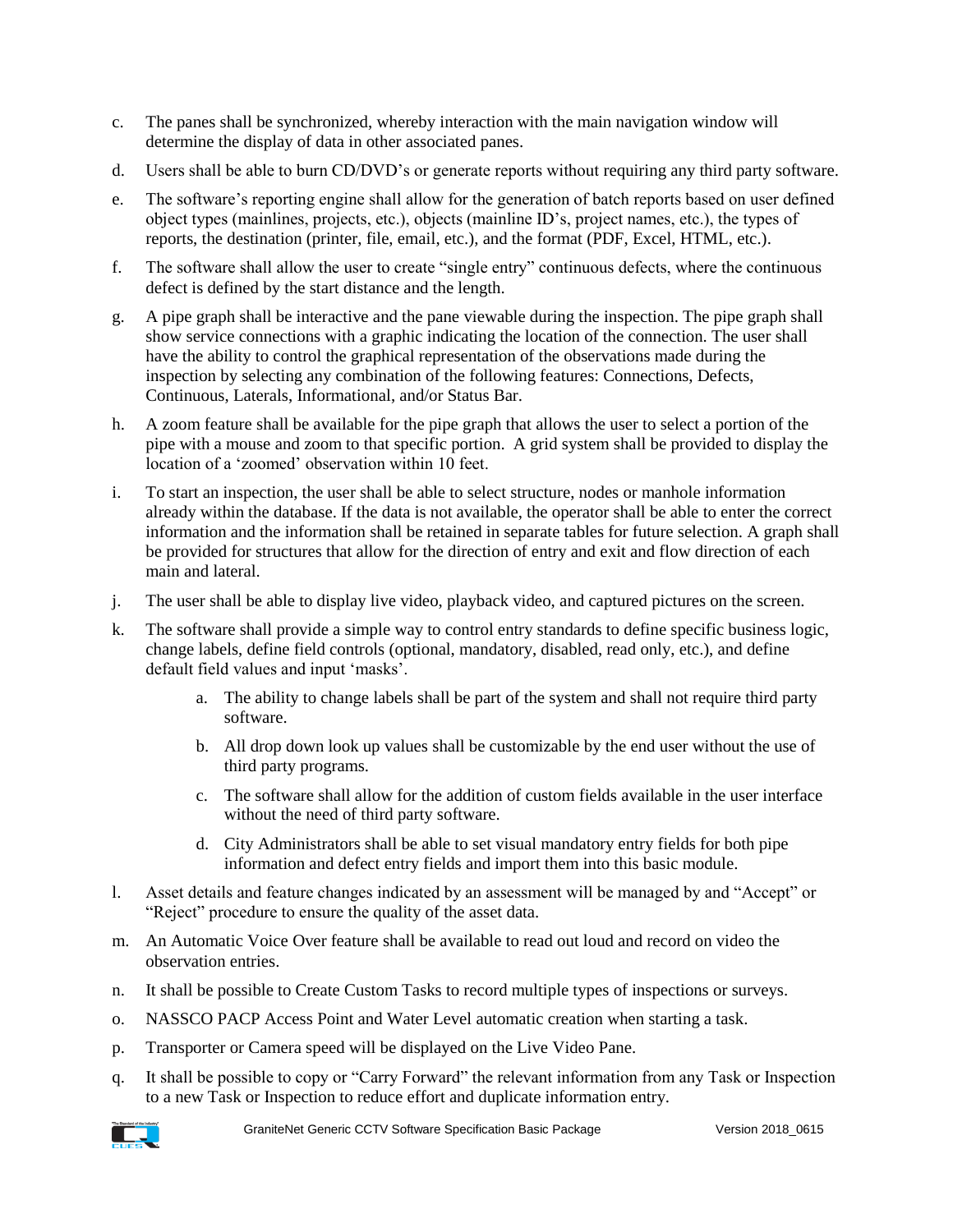- r. It shall be possible to continue to record on an existing video file even if the computer was turned off.
- s. Multiple video files for the same task can be merged into a single file for ease of management.
- t. A Graphical Clock shall be used to describe the position for observations.
- u. It shall be possible to define selected and commonly used observation or codes as "Favorites" for quick entry.
- v. "Asset Location" functionality. This feature allows a user to have assets with the same names but different physical locations (cities, counties, towns, etc.) to be contained in the same database. Now multiple "123 Main Street" addresses can be stored in a single database by the contractor. This capability is especially useful for Gas Cross Bore contractors who often encounter duplicate asset names.
- w. "Change Standard" feature. Tasks created or already completed in one standard (such as PACP v6 or CUES Standard, etc.) can now be changed to a different standard allowing the user to make the appropriate changes to comply with the desired standard's rules and validation.

# **Technical Requirements of the Software**

The software shall be coupled with a firmware controller or with a USB data acquisition device to receive multiple, simultaneous inputs from connected devices to, for example, allow mainline footage, lateral footage, manhole depth, and inclination to be received into the software without the need for manual input from multiple keyboards.

The software shall also automatically generate text overlay titling to highlight problem areas and asset inspection information. The titling options and position shall be customizable and titling display shall not require special separate controls.

### **Database Structure & Requirements**

- a. The inspection database shall include an *asset-based* architecture which allows multiple inspections to be performed and retained as a historical record for a specific physical location (asset).
- b. The software shall be able to track tasks and assignments even if the tasks are performed in multiple sessions or by different personnel.
- c. The software shall be able to import an entire asset database.
- d. The software shall have the ability to import and retain the entire list of assets despite not ever having generated an inspection.
- e. The inspection database shall have the ability to support and synchronize with multiple data sources, such as Oracle Server 10.2-11.2, Oracle Client 10g Release 2, Oracle Client x32 Version 11g (for both Win x64 and x32 with ODAC no less than version 11.2.0.3), SQL Server 2008 R2, 2012, or 2014. All or part of the inspection and asset information shall be able to be synchronized between the field and office with built-in automatic validation and error checking.
	- a. The software must be based on Microsoft Windows and can be a 32 or 64 bit Windows application, compatible with Microsoft Windows 7, Windows 8.1, Windows 10, Windows Server 2008 R2 SP1, Windows Server 2012, or Windows Server 2012 R2 SP1.
	- b. The collected CCTV survey data shall be stored in either a SQL or Oracle tables, and be available for use by the system owner.

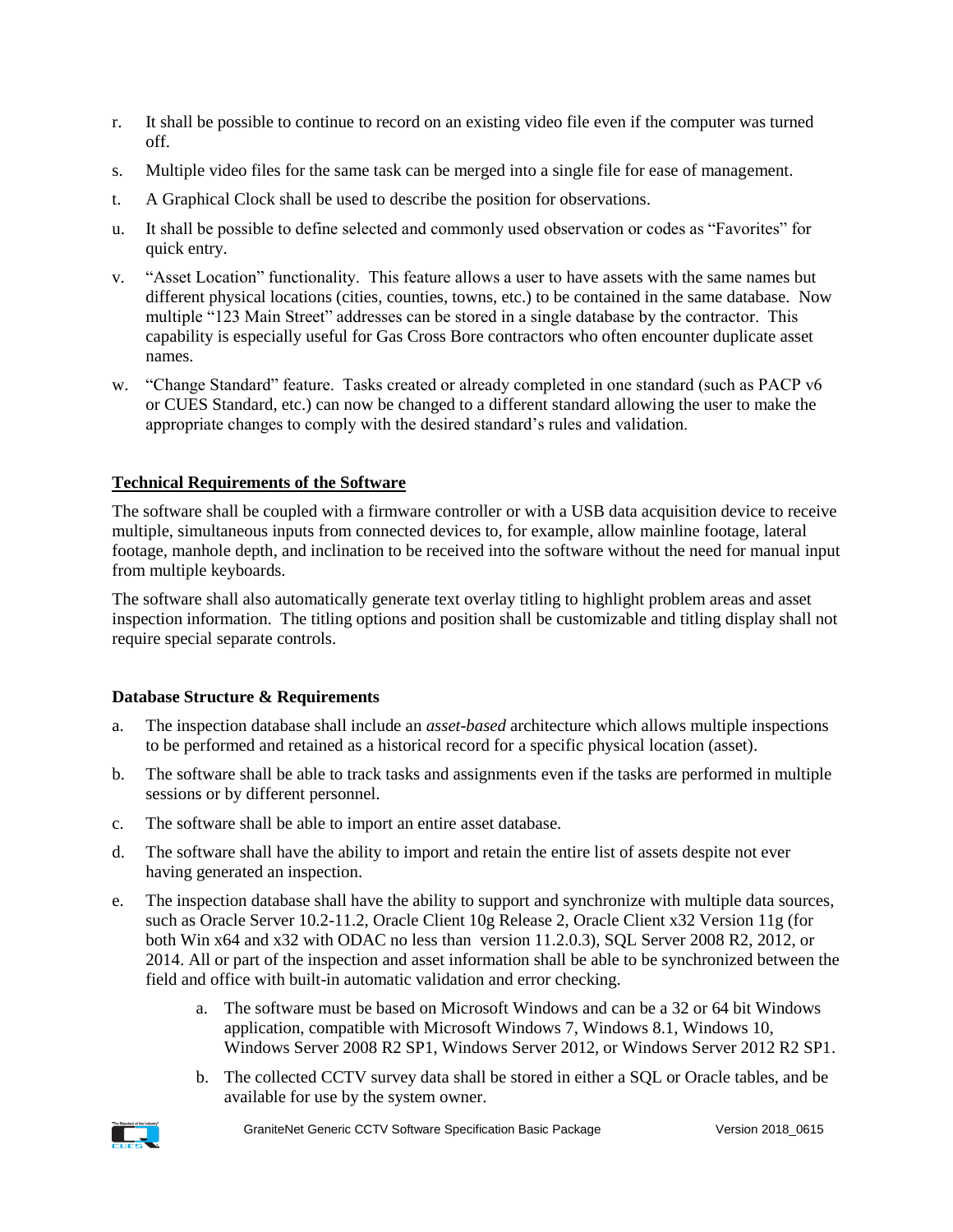- c. Databases shall be able to be created in the default directory or on any writable local drive available.
- f. The Database structure shall have the ability to use OLE DB drivers, such as Oracle or Microsoft SQL Server.
- g. The database shall support simultaneously the following code systems: PACP, LACP, MACP, CUES standard, EN 13508-2, GAS, and individual custom codes. The "Customer" shall provide the "Contractor" the code requirement prior to inspection creation. The Management Console code editor shall provide the ability to add, modify, and/or delete the code systems per the inspection requirements or user's preferences. Each project shall be able to utilize a different code system and units of measurement based on the "Customer" inspection requirements. The "Customer" shall have full and independent access to the code editor for customization needs without the use of third party applications.
- h. The database structure shall retain information on the various structures found within a Sewer, Storm, Hydrant, Gas, or any other system. It is important that the structures, nodes, identifiers and related attribute information be retained as separate tables from the inspection allowing import of existing data from multiple sources. The data structure allows different projects to reside within a single database. Information gathered in projects shall be available to view by project or by system. Data gathered during project inspection shall be available to view by the selected structure. Therefore, all inspections can be viewed on a structure even if gathered in different projects.
- i. The software shall support metadata and all panes and forms shall be stored in the database so that any field or interface customization shall be immediately available to any user that connects to the database.

# **Media Handling Capabilities and Requirements**

- a. Digital video files (Inspection Videos) shall be captured and/or recorded in the MPEG 1, 2, 4, H.264, .HD, or WMV formats as specified by the client in combination of the corresponding cameras and optional software modules. The video files shall be linked to the Inspection and Observations stored in the database. The "Link" of the video capture file to the database observation entry is required and each Observation shall record the name of the video file and the frame number referencing the time in the video when the inspection was made. The inspection observation(s) shall link to the video record in real-time.
- b. A Main, Lateral, or Node Inspection may have one or many linked video files. Video recording can be paused and then restarted without generating a new file.
- c. On playback, single click selection of a Main, Lateral or Node Observation shall start the video from the moment the observation was made, and subsequent selections of observations will "jump" the video playback to the corresponding spot. If no additional observation selection is made, the software will play sequentially all linked videos in the inspection.

# **Image (Photos) Capture Format Capabilities and Requirements**

a. The Inspection image files (pictures) shall have the ability to be exported to Industry Standard Formats to include JPEG and PNG formats and be transferable by CD, DVD and/or External Hard drive to an external personal computer utilizing standard viewers and printers.

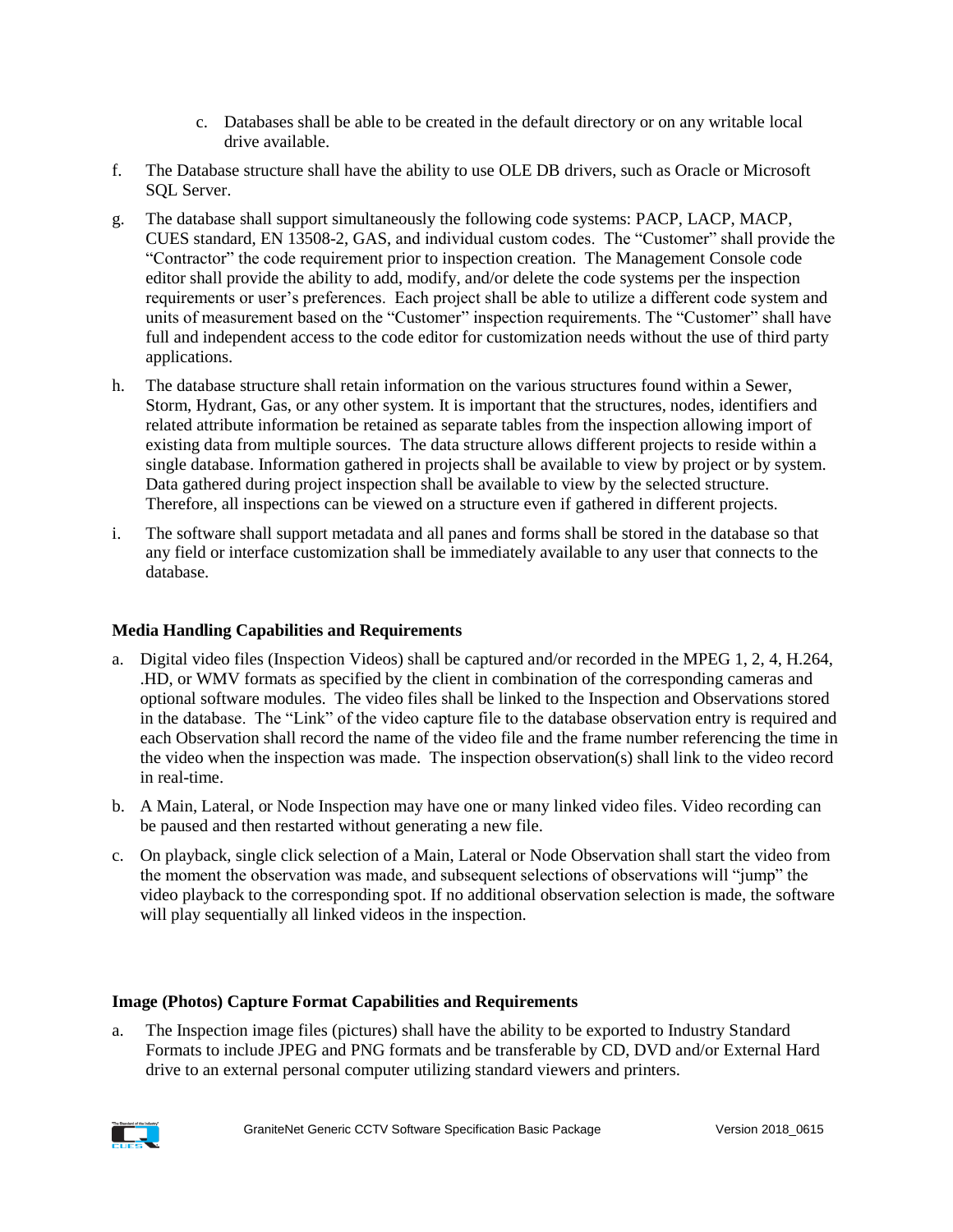- b. The video image capture module shall be capable of collecting multiple color video frames of the defects found during inspection and then linked to the inspection reports. There shall not be a limitation to the number of pictures allowed per observation.
- c. Images or video clips shall be easily launched for viewing during inspection report review.
- d. Images can be captured and linked to an observation directly from "live" video during the TV inspection, or from the video playback at the office.
- e. Footage count shall be attached to the corresponding video image and shall appear on the reports indicating the correct footage when the image was captured during the pipeline inspection.
- f. Shall be able to print any captured image on the color printer in the inspection truck. Picture files shall be stored and exported with inspection data.
- g. A "thumbnail" preview of all pictures at an observation shall be available. The pictures shall be able to be expanded from thumbnail to full size by utilizing the mouse.
- h. Images will be capture automatically when creating observations.

## **Export of the Database, Videos, Pictures - Capabilities and Requirements**

- a. The database, videos, pictures shall have the ability to be "Exported". Export is the process of selecting all or portions of the original data, video, and pictures, and creating a complete and independent copy of this information, which can be run independently or synchronized by a City's or County's office program.
- b. The office program shall have the ability to select the Assets and Projects to transfer to a particular database.
- c. All or part of a database can be exported from the TV Inspection database with or without videos and pictures. This new file can be burned to a CD/DVD, or transferred to a USB Hard drive and brought into the office from the truck, or vice versa.
- d. Export GraniteNet Dynamic Layers to KML (Export to Google My Maps)
- e. Use the built in Data Transfer functionality to transfer additional settings (such as inspection profiles and other specific GraniteNet settings) associated with the data being transferred to another user.

### **Synchronization Capabilities and Requirements**

- a. The software shall have the ability to synchronize with assets and inspections from exported databases.
- b. The synchronization process shall have built-in error checking for duplicates, conflicts, updates and any modifications to the data being synchronized using a unique hash revision control mechanism for every data object.
- c. Log files must be created for review purposes.
- d. During the synchronization process, validation dialogs shall be used to allow the user to select which data takes precedence when a conflict is challenged.
- e. All filtering capabilities previously described must be available for all exporting and synchronization tasks.
- f. The software will allow for multiple sources of data to be effectively consolidated into a single unitary database for analysis and evaluation.

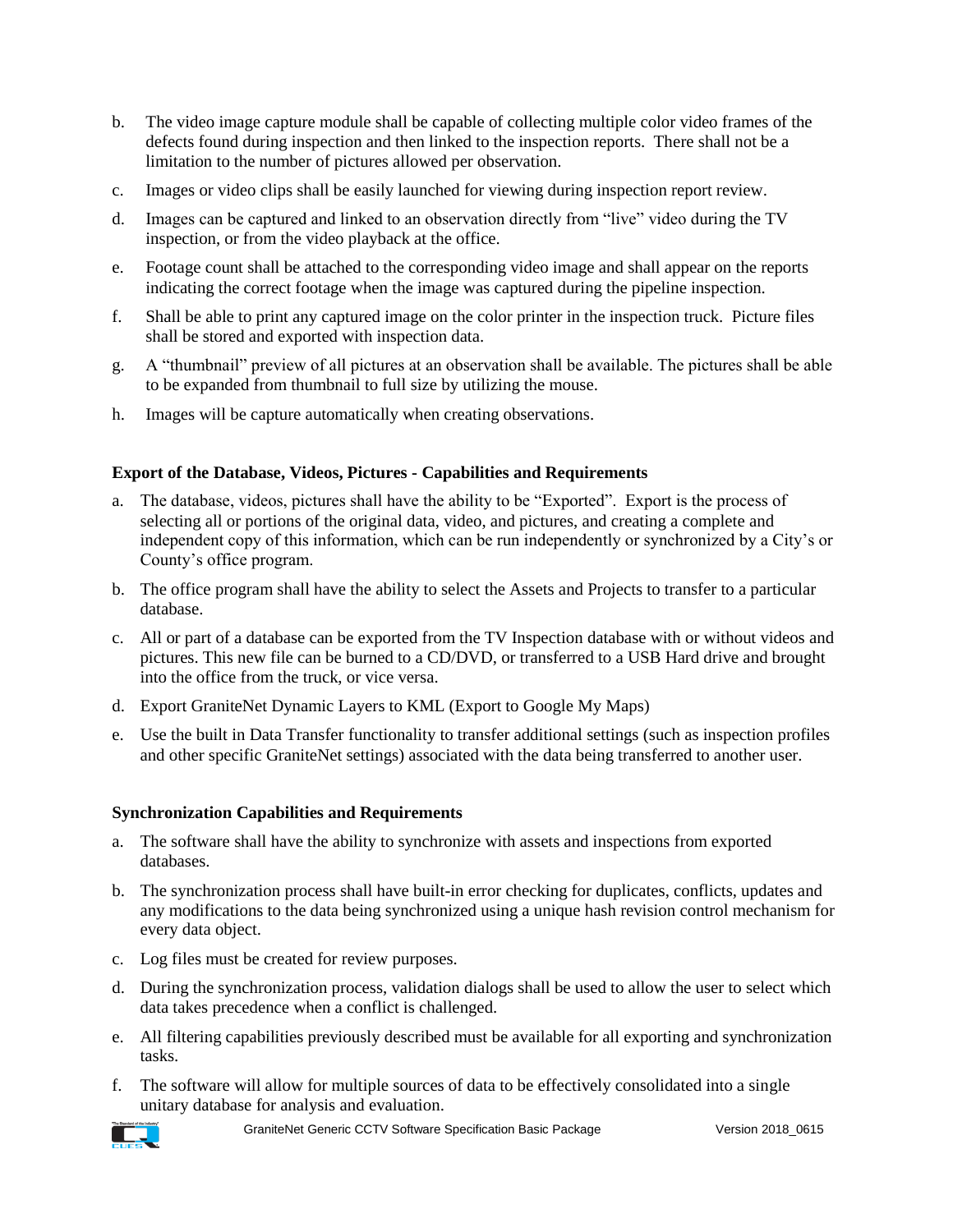## **Televising Survey Collection/Reporting Capabilities and Requirements**

- a. The software shall be capable of customization with the ability to modify/add to the pipeline condition descriptions/codes and to group them for ease of use.
- b. The software shall allow footage reading from the existing mainline and lateral camera equipment to be automatically entered into the current survey record and directly correspond to the noted defect location throughout either the main or lateral pipe graph and in all tabular reports generated.
- c. A context-sensitive, complete on-screen help file should be available.
- d. Drop-down boxes shall be available to quickly reference common information such as defects, pipe materials, survey purpose, locations, pipe usage, etc.
- e. The software's database shall have the means to sort in ascending and descending order according to date, pipe id, street name, structure id, observed footage, pipe materials, pipe diameters, work order numbers, etc.
- f. Summary reports compiling data from multiple inspections shall be available. Reporting order shall be user defined.
- g. Individual inspection summary reports shall also be available, and tabulate pipe survey results.
- h. Quarter section (or map or project areas) summary reports are to be made available so that all surveys within a quarter section are listed showing purpose of inspection, dates, work order numbers, structure ids, street names and total lengths.
- i. A report showing defects by inspection shall be available and programmable to list specific defects observed with corresponding footage, starting and ending manhole numbers, structural pipe defects (i.e. cracks, offsets, defective laterals, collapsed pipe, etc) and service oriented defects (i.e. roots, grease, obstructions, infiltration, etc).
- j. A report showing grading scores shall be available and summarize the structure ID's, pipe material and diameter, and the grade scores for each survey with totals.
- k. Reports showing service and structural aspect scoring shall also be available and shall list the pipe ID, total observed length, number of defects and total score with reference to the condition of the total pipe, average of the pipe, total defects and average of defects.
- l. The data structure shall allow different projects to reside within a single database. Information gathered in projects shall be available to view by project or by a unique system ID number or asset ID. Data gathered during the project inspection shall be available to view by the selected structure.
- m. The data structure shall allow for the entire asset data inventory to be created or imported even if no inspections have been performed on the assets.
- n. Observation's clock positions shall be entered via a graphical clock interface.

### **Data Analysis/Reporting Capabilities and Requirements**

- a. Users shall have the ability to perform data entry and automatically control the video text overlay simultaneously to eliminate the need for dual entry.
- b. Users shall have the ability to transfer data between the Data Acquisition System and the Software Interface without the need for any user supplied programming, special scripts, or macros.
- c. The user shall be able to build a code system from active codes.

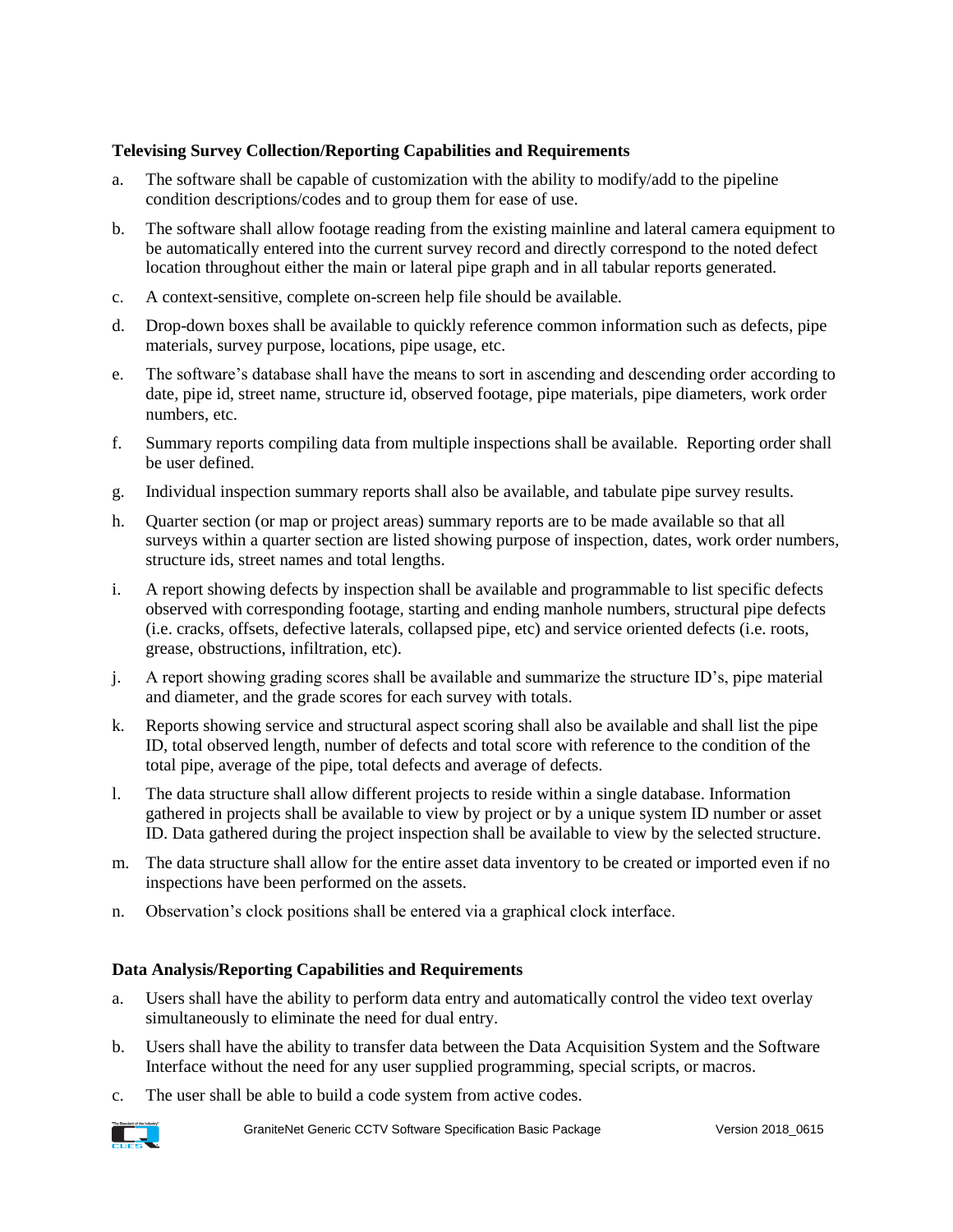- d. The software shall have the ability to filter all data using any data field in the software. Filter state should be savable for future use. Multiple filters can be saved. Filters can be defined graphically or by SQL query language.
- e. Users shall be able to filter the list of mainline inspections or assets to be exported. Users shall be able to select the mainline inspections by any default or custom field.
- f. Upload/download features shall be available to move surveys, assets, or projects between databases, to allow information and media stored on a truck system to be incorporated into a master database on the City's network or a supervisor's computer. The software program shall be able to combine databases from multiple sources into a master database and link media to a central location. A revision control system shall automatically monitor changes and resolve conflicts between databases.

# **Vendor Requirements**

- a. Vendor shall design, develop and support the software in the US. The software shall not be designed and supported offshore.
- b. Vendor shall offer comprehensive Annual Support Plans which include Web-based troubleshooting tools, online assistance, user forums, and access to downloadable upgrades and documentation via an established Support web site.
- c. Vendor shall provide referenceable clients similar in size and scope.
- d. Vendor should not be engaged in software patent or copyright infringement litigation.

### **Definitions**

ASCII: The American Standard Code for Information Interchange is a standard seven-bit code. In the software rendering a Report to ASCII means to save it in ASCII format (also known as plain text format).

Asset: A general term representing sewer physical structure (see Lateral Asset, Main Asset and Node Asset). All Inspections in the software can be grouped into Assets because all Inspections (and their respective Observations) are performed on Assets. Multiple inspections can be linked to an asset to provide a historical perspective.

Code System: A set of Codes that comprise the menu of possible choices when assigning defect description values to observations. For example, when recording a specific type of inspection observation, the Code System will provide the user with a full range of codes to choose from, including all of the types of defects that the Observation may have (e.g. crack, sag, blockage, etc.).

Codes: A value assigned to fields in the software. Codes control the type of information that can be entered for a particular field.

CSV file format: Comma-separated values contain table values as a series of ASCII text lines organized so that each column value is separated by a comma from the next column's value and each row starts a new line. This is useful for importing data into spreadsheets, such as Microsoft Excel.

Template: A field template is used for assigning certain fields in the software specific values. Field templates are used for Asset Addresses, Node Asset IDs, and Site IDs.

Footage: The distance from a Node Asset (or other starting point) from which an Inspection began. Footage is used to describe the location of observed defects in pipes. Footage also is used to describe the current camera position during an Inspection. Footage also refers to the distance in a service line inspection from either the mainline asset or the cleanout/property line.

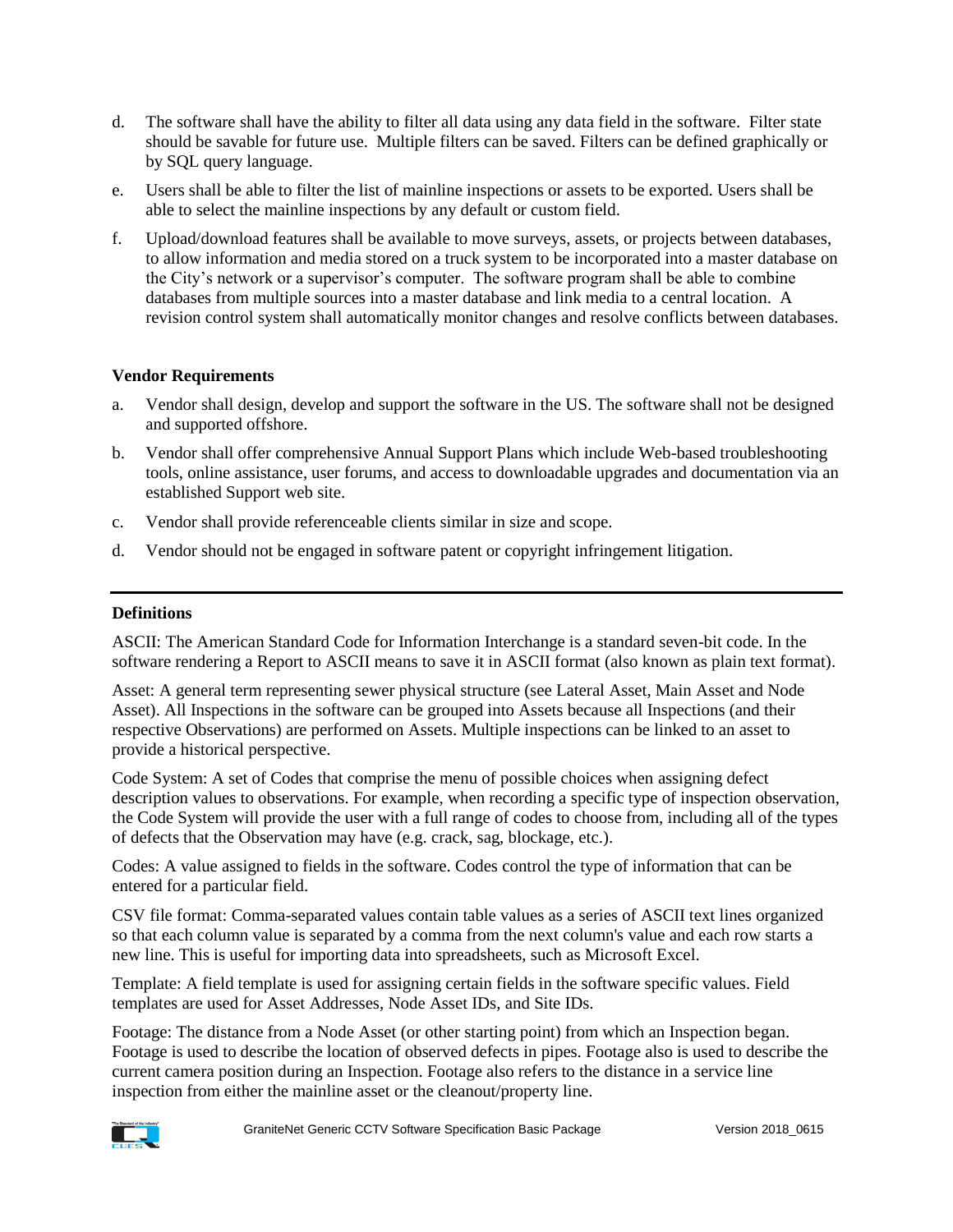HTML: The Hyper Text Mark-up Language is the language that web pages are written in to format the presentation of content. Reports exported in HTML format retain formatting and are viewable in many email applications and word processing applications.

Inspection: General term to refer to the procedure of investigating the quality and conditions of pipes. An Inspection means a TV inspection in which a camera presents live video and/or records video and still pictures for later playback to determine the status of a pipe.

Integration: The process by which one software application can interact, import, process and export data from another software application using predefined and preferably certified methods. Integration does not only copy the contents of individual fields, but also maintains the relationships between the fields and implements the required business rules to ensure the proper operation and data integrity of the software applications involved.

Labels: The names of fields in the software dialogs.

Lateral Asset: An adjoining pipe to the main pipe of a Main Asset. A Lateral Asset intersects and opens into the main.

Lateral Inspection: An investigation of a Lateral Asset usually undertaken in the context of a TV Inspection, but may also be an independently generated inspection.

Lateral Observation: A defect found during a Lateral Inspection of a Lateral Asset.

Main Asset: A physical structure defined by two Node Assets and the interconnecting pipe.

Node Asset: The physical manhole or entry point into the sewer system. It can also be any type of an end point (catch basin, pumping station, ditch, etc.)

Node Asset Inspection: An investigation of the type and condition of a Node Asset. This procedure also enters Node Asset data into the software.

Observation: General term to describe a peculiarity during an Inspection. In the software, Observations are perceived defects, informational items, or general comments noted during a TV Inspection.

ODBC Data Source: Open Database Connectivity standard, an integration tool to access information from a range of databases including Access, dBase, [DB2,](http://searchdatabase.techtarget.com/sDefinition/0,,sid13_gci213553,00.html) Excel, SQL Server, Oracle, and Text. Reports may be generated to ODBC data sources.

PACP: NASSCO's Pipeline Assessment and Certification Program. It is a coding standard used to evaluate and classify sewer pipe conditions.

Pane: A window containing different views of data and processes in the software. These panes are synchronized, wherein operating in one of the panes will effect changes in another pane. Panes can be laid out in any custom arrangement.

PDF: Portable Display Format document. PDF files are viewable independent of the application that created them using PDF Viewers such as Adobe Acrobat Reader. The software shall allow generating of Reports into this format.

Project: A grouping of Inspections completed or assigned and the Assets upon which these Inspections have been or will be performed by the contract, customer, or other manner. In the software, all Inspections in the system are grouped into projects since Inspections are completed for specific reasons (customers, contracts, etc.).

Report Filter: This is a means of selecting only relevant information to be presented in a report. In the software, reports can be filtering by applying a Report Template to include user-defined information for the Report.